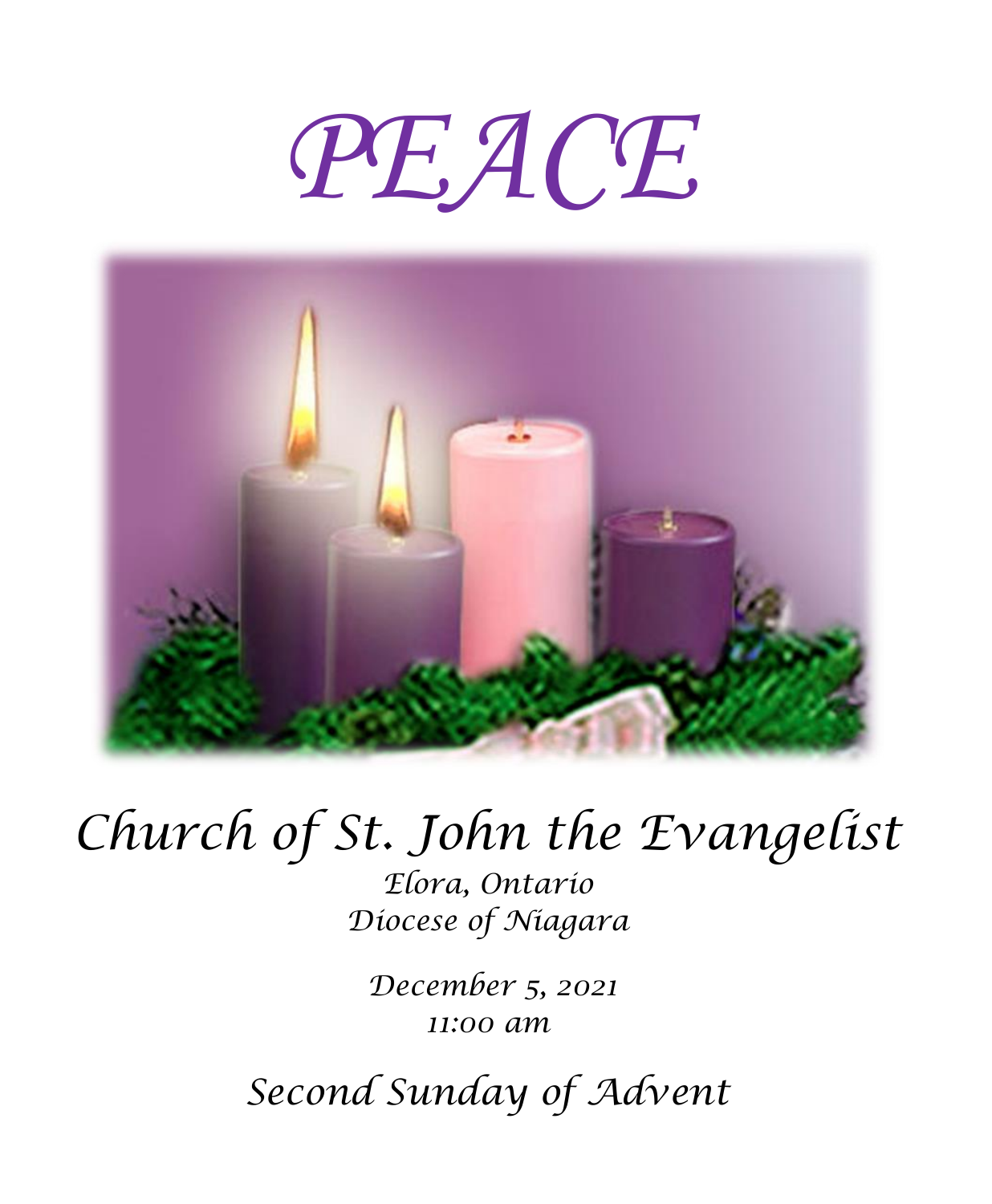## **Second Sunday of Advent Concrete Convertision Concrete December 5, 2021**

#### **11:00 am Modified Holy Communion (BCP)**

*According to Diocesan Guidelines (November 1)*

*Keep your face mask on, keep a 2m distance with people from other households. Congregational singing is allowed, softly with face masks on. Please socialize outdoors. Tea, coffee or food will not be served. The 11am liturgy is live-streamed to the St. John's Elora YouTube Channel. There is no offertory hymn. You are encouraged to give your donation online electronically or using the "Offering Box" located at the church doors. ---------------------------------------------*

*St. John's church sits on the traditional unceded territories of the Attawandaron, Mississauga, and Haudenosaunee First Nations. These lands are covered by the Between the Lakes Treaty and the Haldemand land grant. These lands are also part of The Dish With One Spoon Treaty, all subsequent newcomers have been invited into this treaty in the spirit of peace, friendship and respect. Today this land is home to many diverse Inuit, Metis and First Nations peoples.* 

#### **Mass Setting Haydn Missa Sancti Niccolai**

#### **Hymn 624 O Thou Who Camest From Above** (vv 1,4)

| O thou who camest from above,      | Ready for all thy perfect will,     |
|------------------------------------|-------------------------------------|
| the pure celestial fire to impart, | my acts of faith and love repeat,   |
| kindle a flame of sacred love      | till death thy endless mercies seal |
| on the mean altar of my heart.     | and make the sacrifice complete.    |

#### **THE COLLECT FOR PURITY**

*Celebrant:* ALMIGHTY God, unto whom all hearts be open, all desires known, and from whom no secrets are hid: Cleanse the thoughts of our hearts by the inspiration of thy Holy Spirit, that we may perfectly love thee, and worthily magnify thy holy Name; through Christ our Lord. **Amen.**

#### **SUMMARY OF THE LAW** *(congregation can kneel or sit for prayer)*

*Celebrant:* OUR Lord Jesus Christ said: Hear O Israel, The Lord our God is one Lord; and thou shalt love the Lord thy God with all thy heart, and with all thy soul, and with all thy mind, and with all thy strength. This is the first and great commandment. And the second is like unto it:

> Thou shalt love thy neighbour as thyself. On these two commandments hang all the Law and the Prophets.

*People:* **Lord, have mercy upon us, and write both these thy laws in our hearts, we beseech thee.**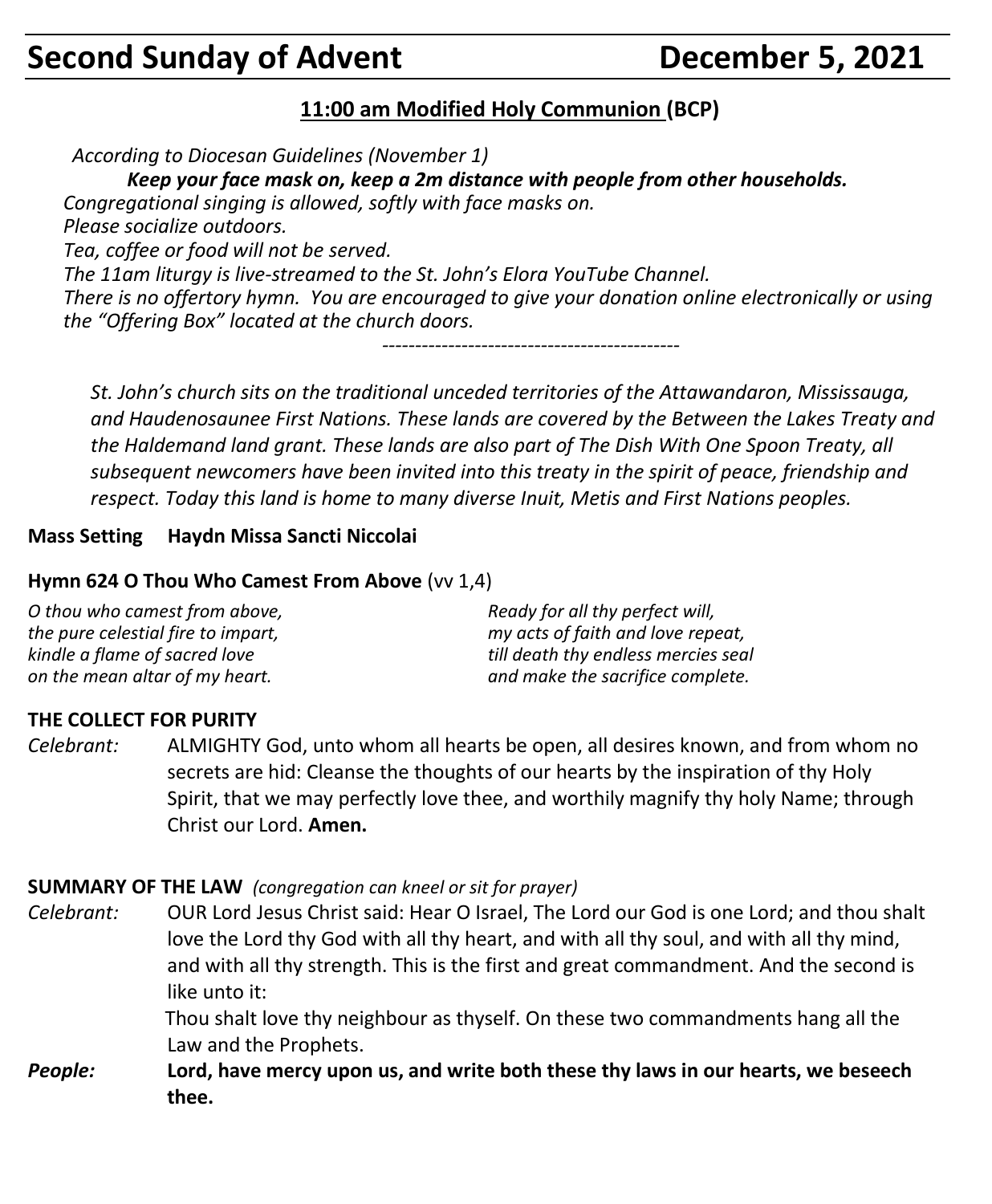**Kyrie** - Choir

Lord, have mercy upon us. Christ, have mercy upon us. Lord, have mercy upon us.

#### **COLLECT**

*Celebrant:* Almighty God, give us grace that we may cast away the works of darkness, and put upon us the armour of light, now in the time of this mortal life, in which thy Son Jesus Christ came to visit us in great humility; that in the last day, when he shall come again in his glorious Majesty, to judge both the quick and the dead, we may rise to the life immortal; through him who liveth and reigneth with thee and the Holy Spirit, now and ever. **Amen.**

> Blessed Lord, who has caused all holy Scriptures to be written for our learning: Grant that we may in such wise hear them, read, mark, learn, and inwardly digest them, that by patience and comfort of thy holy Word, we may embrace and ever hold fast the blessed hope of everlasting life, which thou has given us in our Savious Jesus Christ.

*People:* **Amen.**

#### *(Please be seated)*

#### **A READING FROM THE BOOK OF MALACHI**

Malachi 3.1-4

See, I am sending my messenger to prepare the way before me, and the Lord whom you seek will suddenly come to his temple. The messenger of the covenant in whom you delight indeed, he is coming, says the Lord of hosts. But who can endure the day of his coming, and who can stand when he appears? For he is like a refiner's fire and like fullers' soap; he will sit as a refiner and purifier of silver, and he will purify the descendants of Levi and refine them like gold and silver, until they present offerings to the Lord in righteousness. Then the offering of Judah and Jerusalem will be pleasing to the Lord as in the days of old and as in former years.

**Benedictus** *(congregation is invited to stand and sing softly with the choir)*

Blessed be the Lord God of Israel; for he hath visited, and redeemed his people; And hath raised up a mighty salvation for us, in the house of his servant David; As he spake by the mouth of holy prophets, which have been since the world began; That we should be saved from our enemies, and from the hands of all that hate us; To perform the mercy promised to our forefathers, and to remember his holy covenant; To perform the oath which he sware to our forefather Abraham, that he would grant us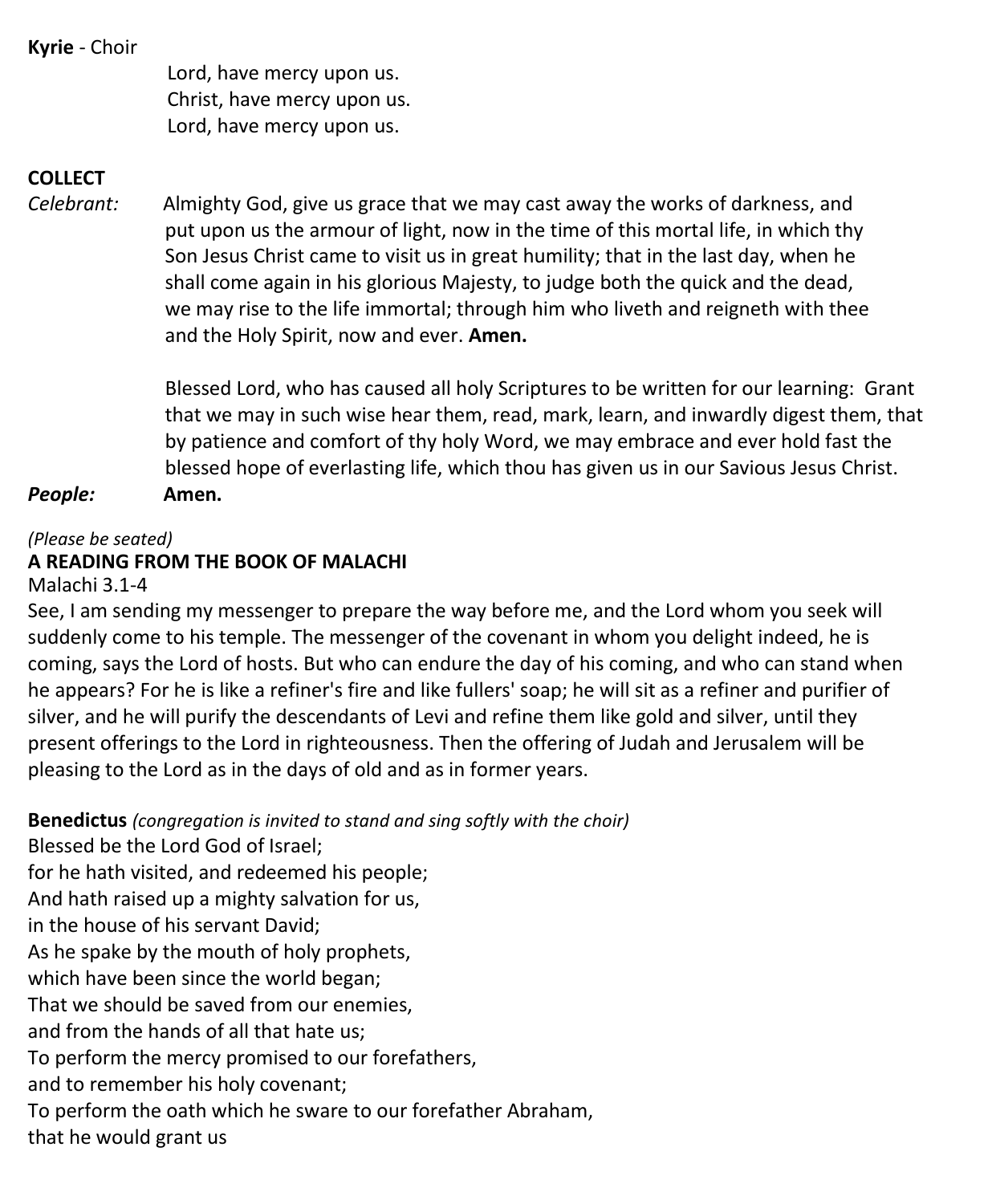That we being delivered out of the hands of our enemies

might serve him without fear,

In holiness and righteousness before him,

all the days of our life.

And thou, child, shalt be called the Prophet of the Highest:

for thou shalt go before the face of the Lord to prepare his ways;

To give knowledge of salvation unto his people

for the remission of their sins;

Through the tender mercy of our God;

whereby the day-spring from on high hath visited us;

To give light to them that sit in darkness, and in the shadow of death,

and to guide our feet into the way of peace.

Glory be to the Father, and to the Son, and to the Holy Ghost.

as it was at the beginning, is now, and ever shall be, world without end. Amen.

**GOSPEL Luke 3.1-6**

*Reader:*The Lord be with you.

*People: And with thy spirit.*

Reader: The Holy Gospel is written in the 3<sup>rd</sup> chapter of the gospel according to Luke beginning at the 1<sup>st</sup> verse.

*People:* **Glory be to thee, O Lord.**

In the fifteenth year of the reign of Emperor Tiberius, when Pontius Pilate was governor of Judea, and Herod was ruler of Galilee, and his brother Philip ruler of the region of Ituraea and Trachonitis, and Lysanias ruler of Abilene, during the high priesthood of Annas and Caiaphas, the word of God came to John son of Zechariah in the wilderness. He went into all the region around the Jordan, proclaiming a baptism of repentance for the forgiveness of sins, -as it is written in the book of the words of the prophet Isaiah, "The voice of one crying out in the wilderness: 'Prepare the way of the Lord, make his paths straight. Every valley shall be filled, and every mountain and hill shall be made low, and the crooked shall be made straight, and the rough ways made smooth; -and all flesh shall see the salvation of God.'" The Gospel of Christ.

*People:* **Praise be to thee, O Christ.**

#### **THE NICENE CREED**

**All: I BELIEVE in one God the Father Almighty, Maker of heaven and earth, and of all things visible and invisible:**

> **And in one Lord Jesus Christ, the only begotten Son of God, begotten of the Father before all worlds; God, of God; light, of light; very God, of very God; begotten, not made; being of one substance with the Father; through whom all things were made: who for us and for our salvation came down from heaven, and was incarnate by the Holy Ghost of the Virgin Mary, and was made man, and was crucified also for us**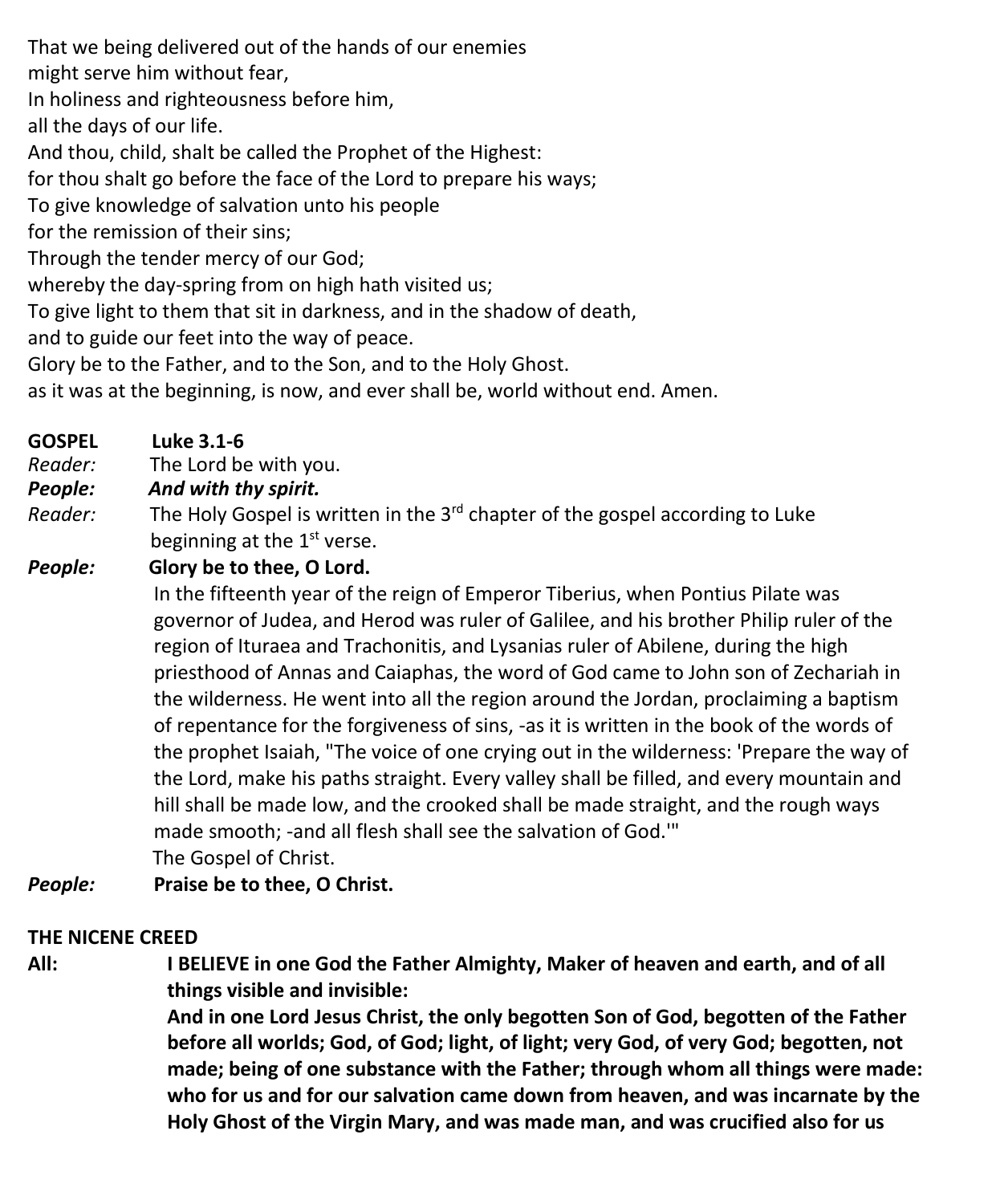**under Pontius Pilate. He suffered and was buried, and the third day he rose again according to the Scriptures, and ascended into heaven, and sitteth on the right hand of the Father. And he shall come again with glory to judge both the quick and the dead: whose kingdom shall have no end.**

**And I believe in the Holy Ghost, the Lord, the Giver of life, who proceedeth from the Father and the Son, who with the Father and the Son together is worshipped and glorified, who spake by the prophets. And I believe one, holy, catholic, and apostolic church. I acknowledge one baptism for the remission of sins. And I look for the resurrection of the dead, and the life of the world to come. Amen.**

#### **Hymn 106 There's a Voice in the Wilderness (vv 1,3)**

*There's a voice in the wilderness crying, a call from the ways untrod: prepare in the desert a highway, a highway for our God! the valleys shall be exalted, the lofty hills brought low; make straight all the crooked places where the Lord our God may go!*

*But your word, O God, is faithful, your arm, O Lord, is strong; you stand in the midst of nations, and you will right the wrong. you will feed your flock like a shepherd, and fold the lambs to your breast: in pastures of peace you'll lead them, and give to the weary rest.*

**HOMILY** Rev'd Canon Paul Walker

#### **Anthem A Tender Shoot A Tender Shoot A Tender Shoot A Tender Shoot A Tender Shoot A Tender Shoot A Tender Shoot A Tender Shoot A Tender Shoot A Tender Shoot A Tender Shoot A Tender Shoot A Tender**

*A tender shoot hath started Up from a root of grace, As ancient seers imparted, From Jesse's holy race. It blooms with out a blight Blooms in the cold bleak winter, Turning our darkness into light.*

*This shoot Isaiah taught us From Jesse's root should spring; The Virgin Mary brought us The branch of which we sing; Our God of endless might Gave her this child to save us, Thus turning darkness into light.*

#### **PREPARATION OF THE GIFTS**

*During the Anthem the Celebrant prepared the elements for Communion.*

*"Prepare the way of the Lord, make his paths straight. All flesh shall see the salvation of God." -* Luke 3:4,6

#### **INTERCESSIONS** *(You may kneel or sit for prayer)*

Celebrant: Let us pray.

Let us pray for the church, for our community, for the world. Let us pray for reconciliation with indigenous peoples of Canada. Let us pray for all who need our prayers today, and all who have died in the peace of Christ.

*Leader:* ALMIGHTY and everliving God, who by thy holy Apostle hast taught us to make prayers and supplications, and to give thanks, for all people: we humbly beseech thee most mercifully to accept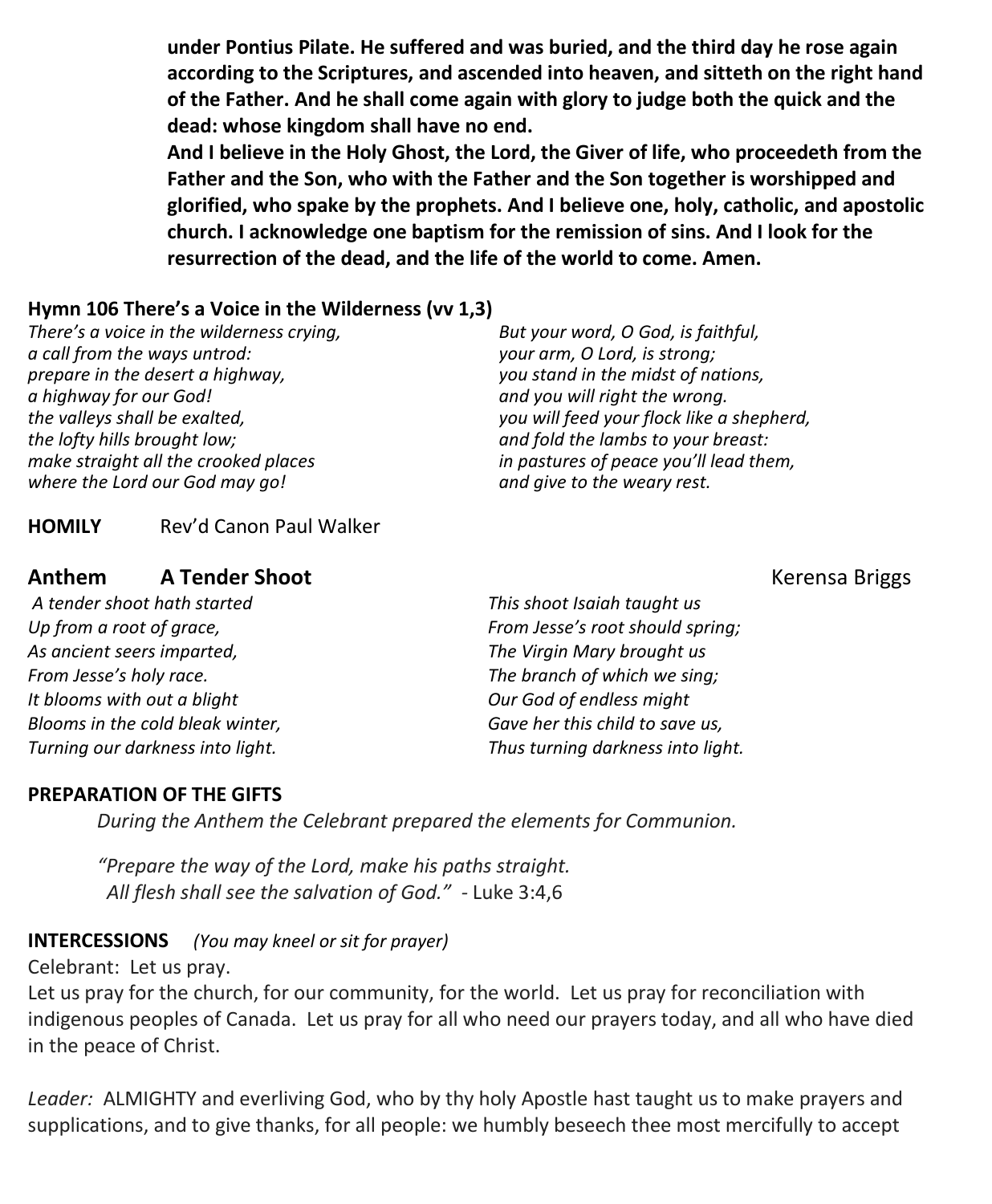our alms and oblations, and to receive these our prayers, which we offer unto thy Divine Majesty; beseeching thee to inspire continually the universal church with the spirit of truth, unity, and concord: and grant that all they that do confess thy holy Name may agree in the truth of thy holy Word, and live in unity and godly love. Lord, in thy mercy.

#### *People***: Hear our prayer.**

*Leader:* We beseech thee also to lead all nations in the way of righteousness; and so to guide and direct their governors and rulers, that thy people may enjoy the blessings of freedom and peace: And grant unto thy servant ELIZABETH our Queen, and to all that are put in authority under her, that they may truly and impartially administer justice, to the maintenance of thy true religion and virtue. Lord, in thy mercy.

#### *People***: Hear our prayer.**

*Leader:* Give grace, O heavenly Father, to all Bishops, Priests, and Deacons, and specially to thy servant Linda, our Primate, and Susan, our Bishop, that they may both by their life and doctrine set forth thy true and living Word, and rightly and duly administer thy holy Sacraments: Prosper, we pray thee, all those who proclaim the Gospel of thy kingdom among the nations: And to all thy people give thy heavenly grace, that, with meek heart and due reverence, we may hear and receive thy holy Word; truly serving thee in holiness and righteousness all the days of our life. Lord, in thy mercy. *People***: Hear our prayer.**

*Leader:* We most humbly beseech thee of thy goodness, O Lord, to comfort and succour all them, who in this transitory life are in trouble, sorrow, need, sickness, or any other adversity, especially those for whom our prayers are desired…..Lord, in thy mercy. *People***: Hear our prayer.**

*Leader*: We remember before thee, O Lord, all thy servants departed this life in thy faith and fear: ….. and we bless thy holy Name for all who in life and death have glorified thee; beseeching thee to give us grace that, rejoicing in their fellowship, we may follow their good examples, and with them be partakers of thy heavenly kingdom. Lord in thy mercy.

#### *People***: Hear our prayer.**

We offer these prayers from our hearts for Jesus Christ's sake, our only Mediator and Advocate, to whom, with thee and the Holy Spirit, be all honour and glory, world without end. **Amen.**

#### **CONFESSION AND ABSOLUTION**

*Leader:* YE that do truly and earnestly repent you of your sins, and are in love and charity with your neighbours, and intend to lead the new life, following the commandments of God, and walking from henceforth in his holy ways: draw near with faith, and take this holy sacrament to your comfort; and make your humble confession to Almighty God.

*Celebrant:* ALMIGHTY God,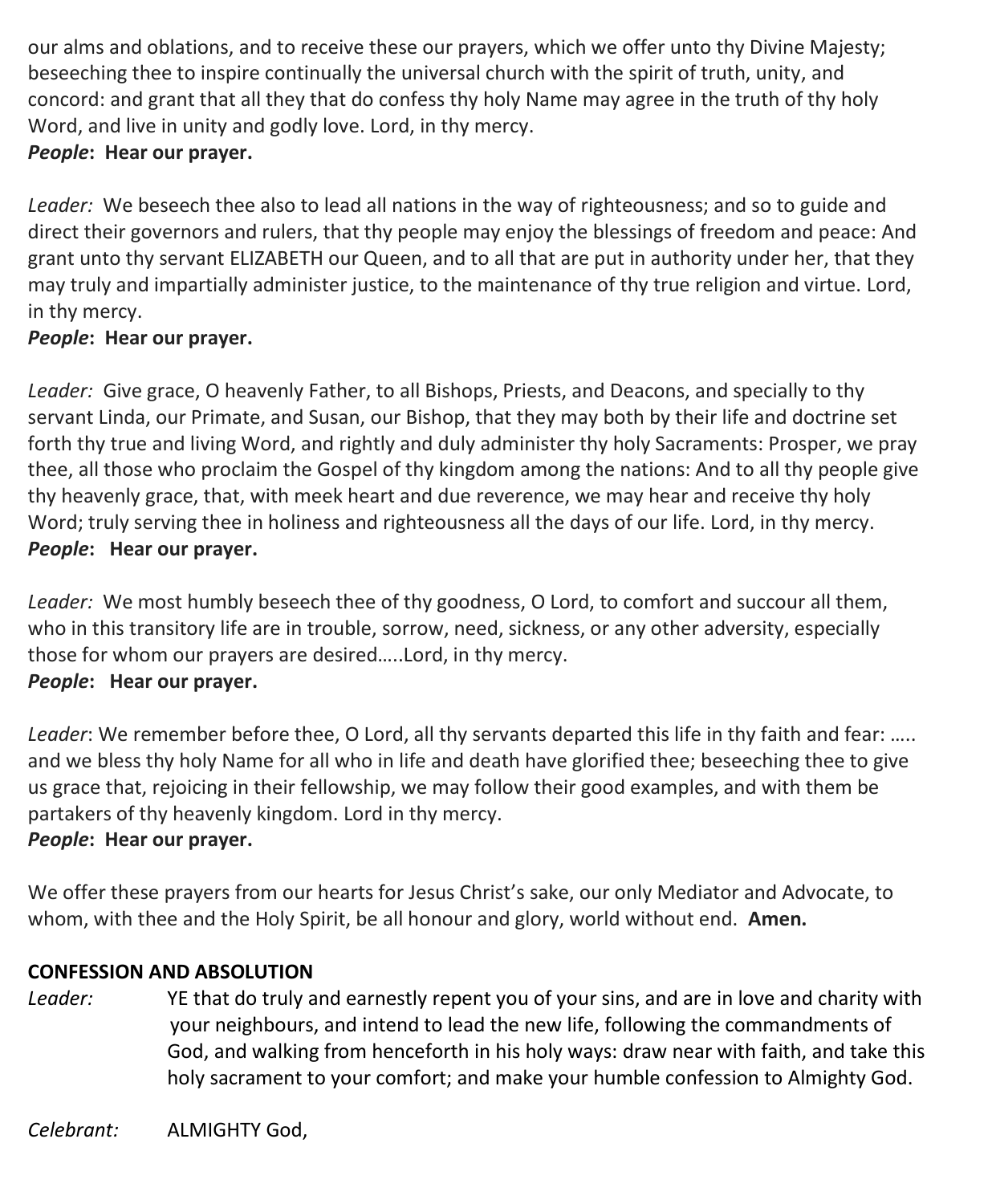- *All:* **Father of our Lord Jesus Christ, maker of all things, judge of all people: we acknowledge and confess our manifold sins and wickedness, which we from time to time most grievously have committed, by thought, word, and deed, against thy divine majesty. We do earnestly repent, and are heartily sorry for these our misdoings. Have mercy upon us, most merciful Father; for thy Son our Lord Jesus Christ's sake, forgive us all that is past; and grant that we may ever hereafter serve and please thee in newness of life, to the honour and glory of thy Name; through Jesus Christ our Lord. Amen.**
- *Celebrant:* ALMIGHTY God, our heavenly Father, who of his great mercy hath promised forgiveness of sins to all them that with hearty repentance and true faith turn unto him: have mercy upon you; pardon and deliver you from all your sins; confirm and strengthen you in all goodness; and bring you to everlasting life; through Jesus Christ our Lord.
- *All:* **Amen.**
- *Leader:* Hear what comfortable words our Saviour Christ saith unto all that truly turn to him: Come unto me all that labour and are heavy laden, and I will refresh you. - *Matthew 11:28*

God so loved the world, that he gave his only begotten Son, to the end that all that believe in him should not perish, but have eternal life. - *John 3:16.*

Hear also what Saint Paul saith:

This is a true saying, and worthy of all to be received, that Christ Jesus came into the world to save sinners. - *1 Timothy 1:15.*

Hear also what Saint John saith.

If any one sin, we have an Advocate with the Father, Jesus Christ the righteous; and he is the propitiation for our sins. - *1 St John 2:1, 2*.

#### **THANKSGIVING AND CONSECRATION**

| (Choir stand) |                                                                                        |
|---------------|----------------------------------------------------------------------------------------|
| Celebrant:    | The Lord be with you;                                                                  |
| All:          | And with thy spirit.                                                                   |
| Celebrant:    | Lift up your hearts;                                                                   |
| All:          | We lift them up unto the Lord.                                                         |
| Celebrant:    | Let us give thanks unto our Lord God;                                                  |
| All:          | It is meet and right so to do.                                                         |
| Celebrant:    | It is very meet, right, and our bounden duty, that we should at all times, and in all  |
|               | places, give thanks unto thee, O Lord, Holy Father, Almighty, Everlasting God, Creator |
|               | and Preserver of all things.                                                           |
|               | Therefore with Angels and Archangels, and with the whole company of heaven,            |
|               | we laud and magnify thy glorious Name; evermore praising thee and saying:              |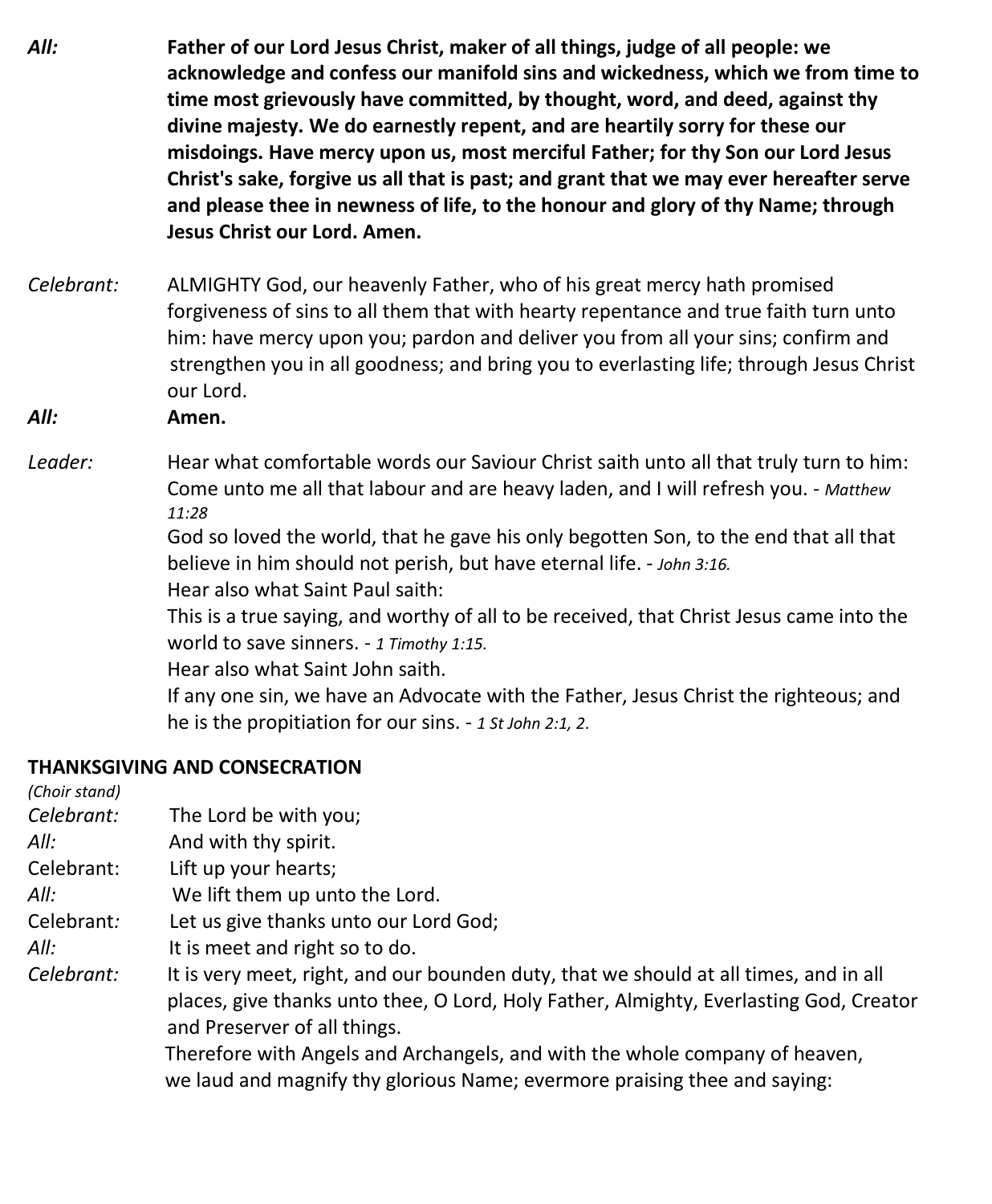*Choir* **Holy, Holy, Holy, Lord God of hosts,**  heaven and earth are full of thy glory. Glory be to thee, O Lord Most High. Blessed is he who cometh in the name of the Lord, Hosanna in the Highest.

#### **PRAYER OF CONSECRATION**

*Celebrant*: BLESSING and glory and thanksgiving be unto thee Almighty God, our heavenly Father, who of thy tender mercy didst give thine only Son Jesus Christ to take our nature upon him, and to suffer death upon the Cross for our redemption; who made there, by his one oblation of himself once offered, a full, perfect, and sufficient sacrifice, oblation, and satisfaction, for the sins of the whole world; and did institute, and in his holy Gospel command us to continue, a perpetual memorial of that his precious death, until his coming again.

> Hear us, O merciful Father, we most humbly beseech thee; and grant that we receiving these thy creatures of bread and wine, according to thy Son our Saviour Jesus Christ's holy institution, in remembrance of his death and passion, may be partakers of his most blessed Body and Blood; who, in the same night that he was betrayed, took Bread; and, when he had given thanks, he brake it; and gave it to his disciples, saying, Take, eat; this is my Body which is given for you: Do this in remembrance of me.

Likewise after supper he took the Cup; and, when he had given thanks, he gave it to them, saying, Drink ye all, of this; for this is my Blood of the new Covenant, which is shed for you and for many for the remission of sins: Do this, as oft as ye shall drink it, in remembrance of me.

 Wherefore, O Father, Lord of heaven and earth, we thy humble servants, with all thy holy Church, remembering the precious death of thy beloved Son, his mighty resurrection, and glorious ascension, and looking for his coming again in glory, do make before thee, in this sacrament of the holy Bread of eternal life and the Cup of everlasting salvation, the memorial which he hath commanded; And we entirely desire thy fatherly goodness mercifully to accept this our sacrifice of praise and thanksgiving, most humbly beseeching thee to grant, that by the merits and death of thy Son Jesus Christ, and through faith in his blood, we and all thy whole Church may obtain remission of our sins, and all other benefits of his passion; And we pray that by the power of thy Holy Spirit, all we who are partakers of this holy Communion may be fulfilled with thy grace and heavenly benediction; through Jesus Christ our Lord, by whom and with whom, in the unity of the Holy Spirit, all honour and glory be unto thee, O Father Almighty, world without end.

*All:* **Amen.**

*Celebrant:* The peace of the Lord be always with you; *All:* **And with thy Spirit.**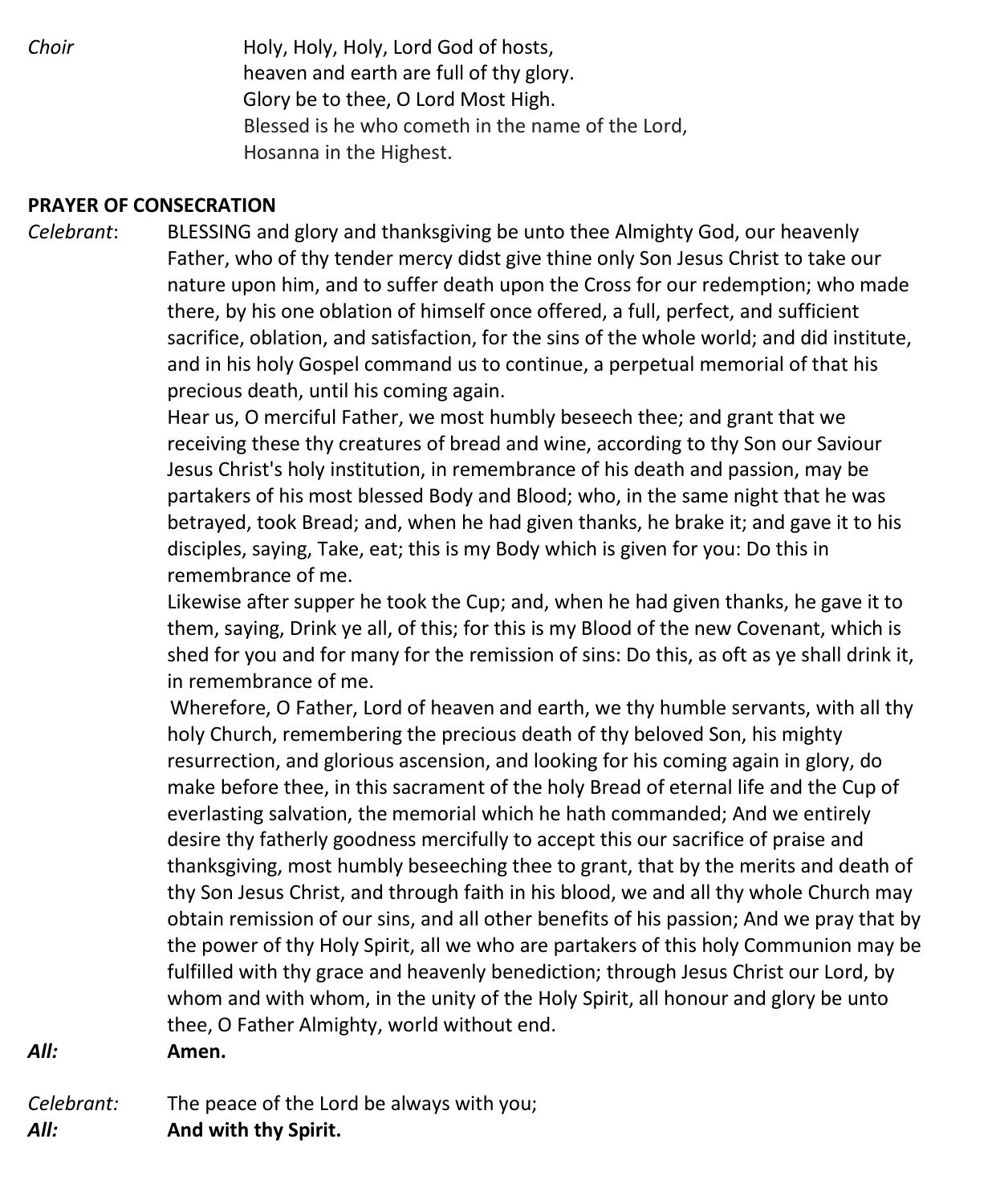*All:* **We do not presume to come to this thy Table, O merciful Lord, Trusting in our own righteousness, But in thy manifold and great mercies. We are not worthy So much as to gather up the crumbs under thy Table. But thou art the same Lord, Whose property is always to have mercy: Grant us therefore, gracious Lord, So to eat the Flesh of thy dear Son Jesus Christ, And to drink his Blood, That our sinful bodies May be made clean by his Body, And our souls washed through his most precious Blood, And that we may evermore dwell in him, And he in us. Amen.**

#### **Choir Agnus Dei**

#### *During Communion:*

*Please remain in your seat and the sacrament will be brought to you in one kind (bread). Please keep your face mask on while you hear the words of administration or blessing. If you do not wish to receive the sacrament, please fold your arms across your chest. Once the communion administrator is beyond your 2m physical distance you may remove your face mask to consume the sacrament.*

*Prayer During Reception:* (for people participating online with spiritual communion) Jesus, I believe that you are present with us in the sacrament of bread and wine. I love you and I desire your presence afresh in my life. Since I cannot now receive the bread and wine of the altar, *Come spiritually into my heart. I embrace you and unite myself to you; never let me be separated from you.*

*(Based on a prayer by St. Alphonsus Maria e'Liguori)*

#### **PRAYERS AFTER COMMUNION**

#### *Singers remain standing*

*Celebrant:* Let us pray. **OUR Father who art in heaven, hallowed be thy name, thy kingdom come, thy will be done, on earth as it is in heaven. Give us this day our daily bread; and forgive us our trespasses, as we forgive them that trespass against us; and lead us not into temptation, but deliver us from evil. For thine is the kingdom, the power, and the glory, for ever and ever. Amen.**

- *Celebrant:* Almighty and everliving God, we most heartily thank thee that thou dost graciously feed us, in these holy mysteries, with the spiritual food of the most precious body and blood of thy Son our saviour Jesus Christ; assuring us thereby of thy favour and goodness towards us; and that we are living members of his mystical body, which is the blessed company of all faithful people; and are also heirs through hope of thy everlasting kingdom.
- *All:* **And here we offer and present unto thee, O Lord, ourselves, our souls and bodies, to be a reasonable, holy, and living sacrifice unto thee. And although we are unworthy, yet we beseech thee to accept this our bounden duty and service, not weighing our merits, but pardoning our offences; through**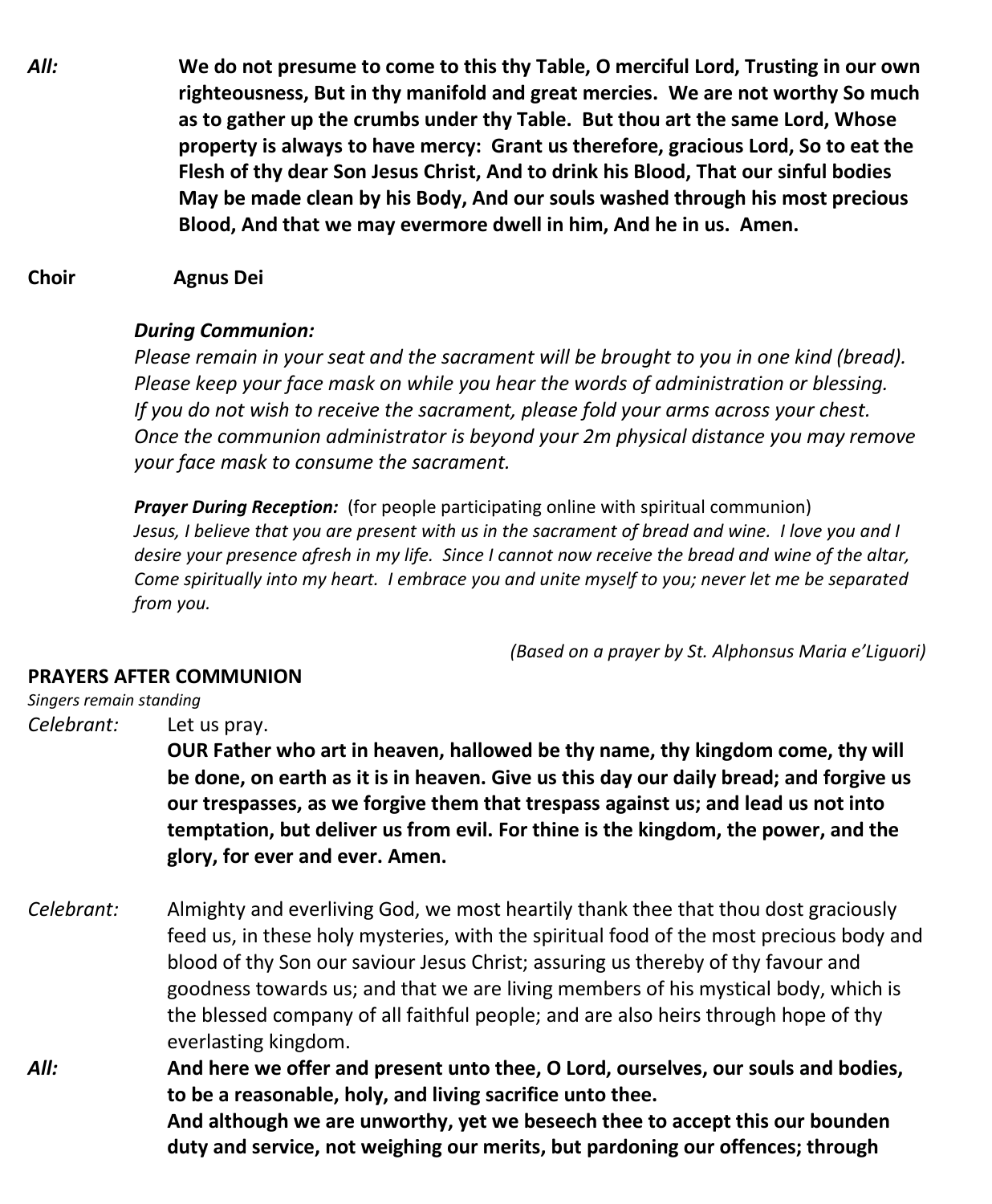**Jesus Christ our Lord, to whom, with thee and the Holy Ghost, be all honour and glory, world without end. Amen.**

**Blessing**

#### **Postlude Choral Prelude on Wachet Auf Choral Prelude on Wachet Auf July 15 Bach**

#### *If you have any questions about your registration at a Sunday Service, please contact Thomas Littlewood at [reservations.stjohnselora@gmail.com](mailto:reservations.stjohnselora@gmail.com)*

The flowers are given to the glory of God and in loving memory of John and Sheila Murray, interned *together December 9, 2020; parents of Rod and Jane Anne Murray and in loving memory of my parents, Ron and Lois Watkins, and my sister, Dianne Rees, the gift of Linda Coultes*

*Contact Elaine Dightam if you would like to give flowers in memory of loved ones who have died, or in thanksgiving for an anniversary, birthday or event. You can contact Elaine at 519-843-5091*

*.*

| Readers          | Jane Anne Murray, Laura Robertson                             |
|------------------|---------------------------------------------------------------|
| Server           | Ken Reid                                                      |
| Altar Guild      | Susan Hirst, Pam Gradwell                                     |
| Flower Guild     | Jane Rajantie, Sylvia Arthur                                  |
| Choir            | Janelle Santi, Audrey Coates, Emily Petrenko, Rachel Barreca, |
|                  | Lanny Fleming, Quade Nielsen, Michael Cressman, Luke Maclean, |
| Video Technician | <b>Steve Hornett</b>                                          |
| Greeters         | Meg and James Prichard                                        |

### **Announcements for December 5, 2021**

#### **Gathering for Worship Safely**

In an effort to reduce the amount of time spend indoors, unless you have mobility challenges or you are involved in the leadership of the liturgy, please do not enter the church until 20 minutes before the start of the service.

We are monitoring the balance between open doors for ventilation and temperature, so doors will be open before and after the liturgy, and the east vestry door will remain open in the building during he liturgy.

Please keep a physical distance from people not in your household. Face masks are required at all time indoors, and when you cannot keep a physical distance of 2m outdoors.

For the purposes of screening and contact tracing it is important that you register each week online before Saturday at 6pm, or if you do not have a computer, please call the office before Friday.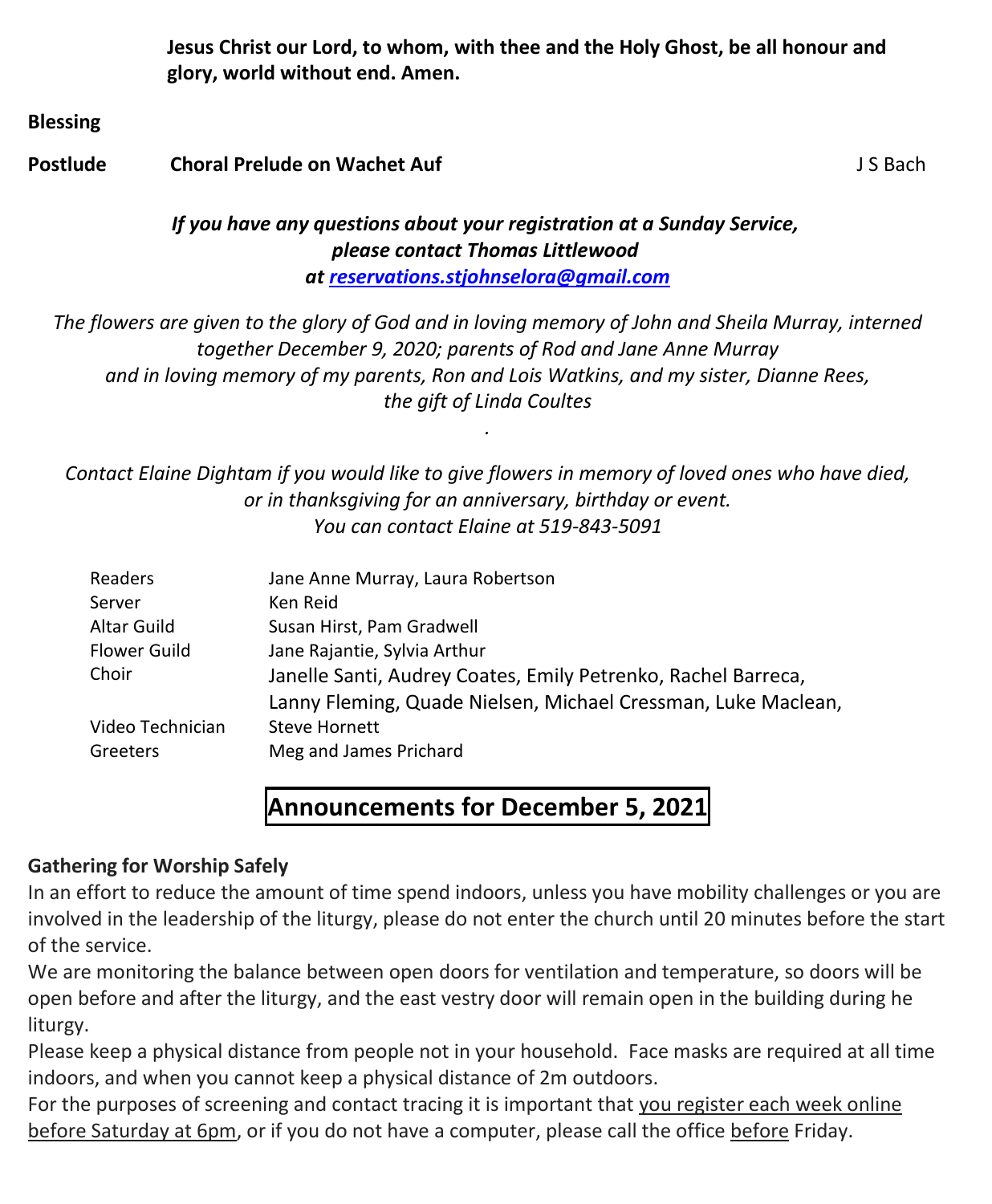If you have any questions about your registration you can contact Thomas Littlewood at [reservations.stjohnselora@gmail.com](mailto:reservations.stjohnselora@gmail.com)

#### **Pastoral Care**

If you know of someone in need of pastoral care, please contact a member of the clergy directly.

#### **Keeping in Touch**

Each week copies of the Order of Service and Sermon Text notes are mailed or hand delivered to a group of people who do not have access to a computer and may not be able to attend in-person services because of health restrictions. If you know of someone who needs to be included on this list please contact Susan Edwards through the office at 519-846-5911.

#### **Church Calendars**

Canadian Church Calendars for \$5.00 and Anglican Church Calendars for \$10.00 are available at the back of the church and in the Parish Centre. Place your money in the "Offering Box" at either entrance to the church.

#### **Offering Envelopes**

The 2022 Offering Envelopes are available for pick up at the back of the church. If you do not see your box there or you would like to get a box of Offering Envelopes, please contact Steve Hornett at [givings.stjohnselora@gmail.com](mailto:givings.stjohnselora@gmail.com) or call him at 519-846-5911.

#### **Food Bank**

The Centre Wellington Food Bank is in need of food items. You can bring non-perishable food items to the hamper in the church, or deliver them directly to the Food Bank at 105 Queen Street West in Fergus.

#### **Christmas Services**

Registration for all Christmas services will be open on the home page of our website on December 12. Please register early as we have limited capacity. Service times and capacity are subject to change depending on public health and diocesan guidelines.

#### **Christmas Flowers**

If you would like to contribute to the cost of flowers for the Christmas season with a donation in memory of loved ones, please contact Elaine Dightam at 519-843-5091.

#### **Heritage River Communion**

Friday December 10, 10:00am there will be a modified service of Holy Communion for the residents at Heritage River. It is held on the second Friday of every month.